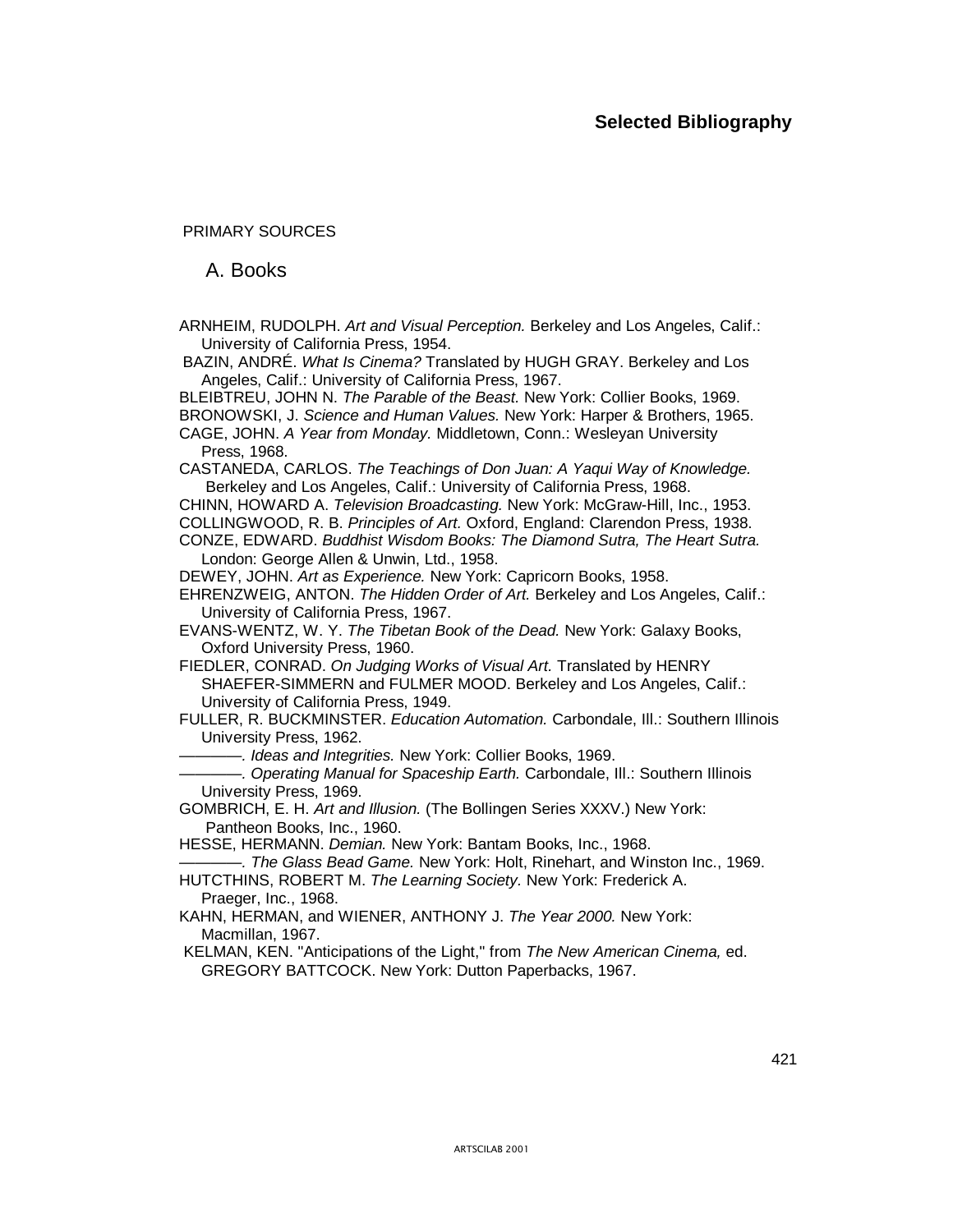KLEE, PAUL. The Thinking Eye. London: Lund Humphries, Inc., 1961

KRISHNAMURTI, J. The First and Last Freedom. Wheaton, III.: Quest Books, Inc., 1968.

LEE, DAVID. "A Systematic Revery from Abstraction to Now," from Minimal Art, ed. GREGORY BATTCOCK. New York: Dutton Paperbacks, 1968.

LILLY, JOHN C. The Human Bio-Computer. Miami, Fla.: Commumications Research Institute, 1967.

MC HALE, JOHN. The Future of the Future. New York: George Braziller, Inc., 1969.

MC LUHAN, MARSHALL. Understanding Media: The Extensions of Man. New York: McGraw-Hill, Inc., 1965.

and FIORE, QUENTIN War and Peace in the Global Village. New York: Bantam Books, Inc., 1968.

MILLERSON, GERALD. The Techniques of Television Production. New York: Hastings House, 1961.

MONDRIAN, PIET. Plastic Art and Pure Plastic Art. New York: Wittenborn Schultz, Inc., 1945.

PAUWELS, LOUIS, and BERGIER, JACQUES. The Morning of the Magicians. New York: Avon Books, 1968.

PIERCE, J. R. Symbols, Signals, and Noise, New York: Harper & Brothers, 1961.

PLATO. The Republic. Translated by A. D. LINDSAY. New York:

Dutton Paperbacks, 1957.

READ, HERBERT, Icon and Idea, New York: Schocken Books, 1965.

REISZ, KAREL. The Techniques of Film Editing. New York: Hastings House, 1968.

RENAN, SHELDON. An Introduction to the American Underground Film. New York: Dutton Paperbacks, 1967.

SCHON, DONALD. Technology and Change. New York: Delacorte Press, 1967.

SEGAL, MARSHALL H., CAMPBELL, DONALD T. and HERSKOVITS, MELVILLE J. The Influence of Culture on Visual Perception. Indianapolis, Ind.:

Bobbs-Merrill, Inc., 1966.

SONTAG, SUSAN. Against Interpretation. New York: Delta Books, 1967.

TEILHARD DE CHARDIN, PIERRE, The Phenomenon of Man, New York: Harper & Row, Inc., 1959.

TRUFFAUT, FRANCOIS. Hitchcock. New York: Simon & Schuster, Inc., 1968.

VORKAPICH, SLAVKO. "Toward True Cinema," from Film: A Montage of Theories, ed. RICHARD DYER MAC CANN. New York: Dutton Paperbacks, 1966.

WHORF, BENJAMIN. Language, Thought, and Reality. Cambridge, Mass.: M.I.T. Press, 1966.

WIENER, NORBERT. The Human Use of Human Beings. New York: Avon Books, 1967. WITTGENSTEIN, LUDWIG. Philosophical Investigations. Oxford, England: Blackwell Press, 1968.

ZIMMER, HEINRICH. Myths and Symbols in Indian Art and Civilization. New York: Harper & Brothers, 1946.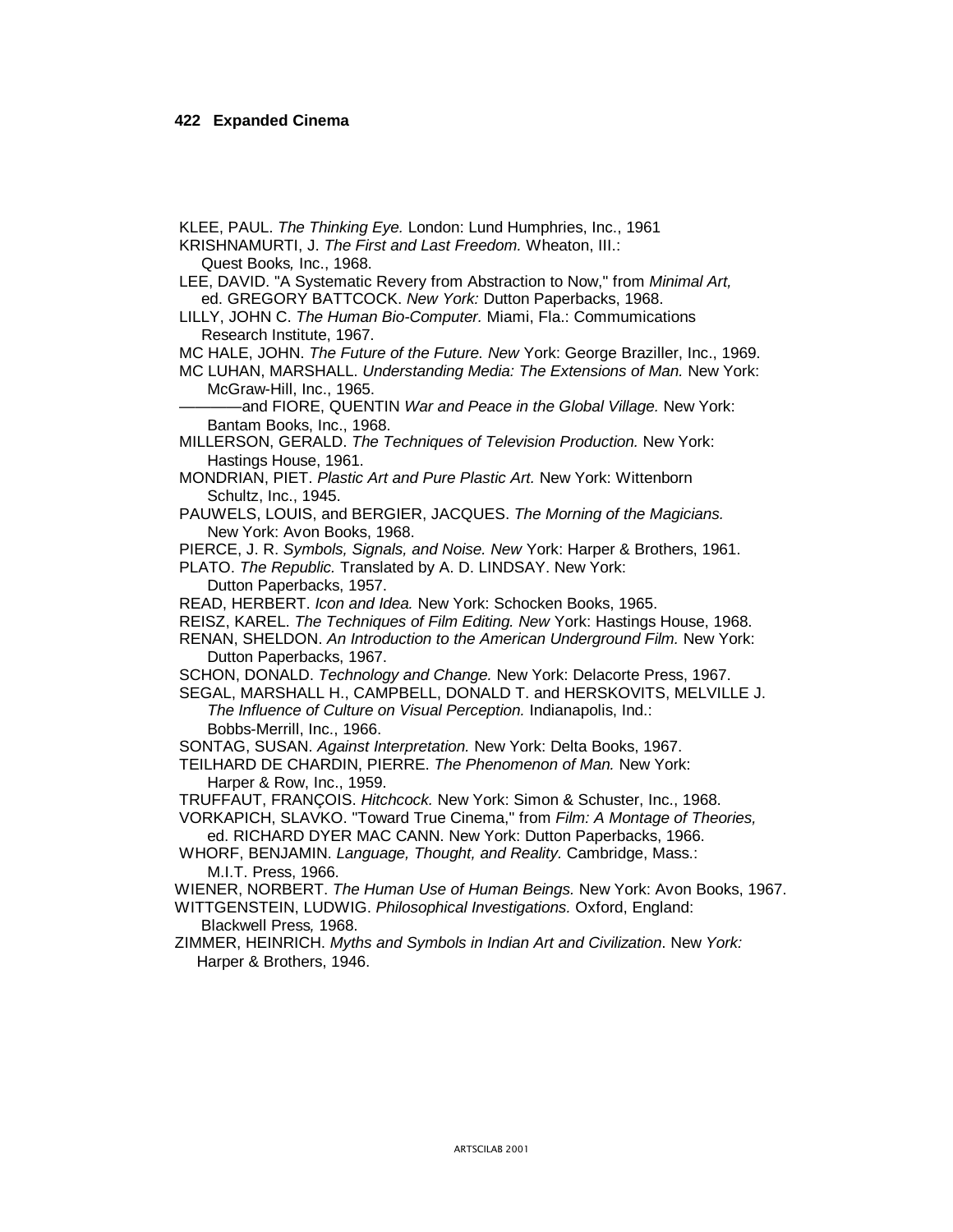# B. Articles and Periodicals

BELL, DANIEL. Charles Fourier: Prophet of Eupsychia, *The American Scholar* (Winter, 1968-69), p. 50.

———— (ed.). "Toward the Year 2000: Work in Progress," *Daedalus* (Summer 1967). BLUE, JAMES. "Jean Rouch in Conversation with James Blue," *Film Comment* (Fall-Winter, 1967), pp. 84, 85.

BRAKHAGE, STAN. "Metaphors on Vision," ed. P. Adams Sitney. *Film Culture* (Fall, 1963) BROWN, NORMAN O. "Apocalypse: The Place of Mystery in the Life of the Mind,"

*Harper's* (May, 1961).

BURNHAM, JACK. Systems Esthetics, *Artforum* (September, 1968), pp. 30 - 35.

CALDER, RITCHIE. "The Speed of Change," *Bulletin of the Atomic Scientists*  (December, 1965).

CLARKE, ARTHUR C. "The Mind of the Machine," *Playboy* (December, 1968 ), p. 116. ———— . "Next— The Planets," *Playboy* (March, 1969), p. 100.

COPLANS, JOHN. "Serial Imagery," *Artforum* (October, 1968), pp. 34-43.

"Filming *2001: A Space Odyssey," The American Cinematographer* (June, 1968).

FULLER, R. BUCKMINSTER. "Planetary Planning," text of the *Jawaharlal Nehru Memorial Lecture.* New Delhi, India (November 13, 1969).

———— . "The Prospect for Humanity," *Good News,* eds. EDWIN SCHLOSSBERG and LAWRENCE SUSSKIND. New York: Columbia University, 1968.

———— . "The Year 2000," *Architectural Design* (February, 1967).

GORDON, THEODORE J."The Effects of Technology on Man's Environment" *Architectural Design* (February, 1967).

KANTROWITZ, A. *Electronic Physiologic Aids.* New York: Maimonides Hospital, 1963.

KNOWLTON, KENNETH C. "Computer Animated Movies," *Cybernetic Serendipity,* a special issue of *Studio International* (September, 1968).

LAWTON, A. T., and ABROOK, G. E. "Large Scale Integration," *Science Journal* (August, 1968).

LEBEL, JEAN-JACQUES, "On the Necessity of Violation," *The Drama Review* (Fall, 1968)

LEITH, EMMETT N., and UPATNIEKS, JURIS. "Photography by Laser," *Scientific American* (June, 1965), pp. 24-35.

MALLARY, ROBERT. "Computer Sculpture: Six Levels of Cybernetics," *Artforum* (May, 1969), pp. 29-35.

MASLOW, A. H. "Eupsychia— The Good Society," *Journal of Humanistic Psychology,* No. 1 (1961).

MC HALE, JOHN. "Education for Real," *WAAS Newsletter,* World Academy of Art and Science (June, 1966).

———— . "Information Explosion— Knowledge Implosion," *Good News,* eds.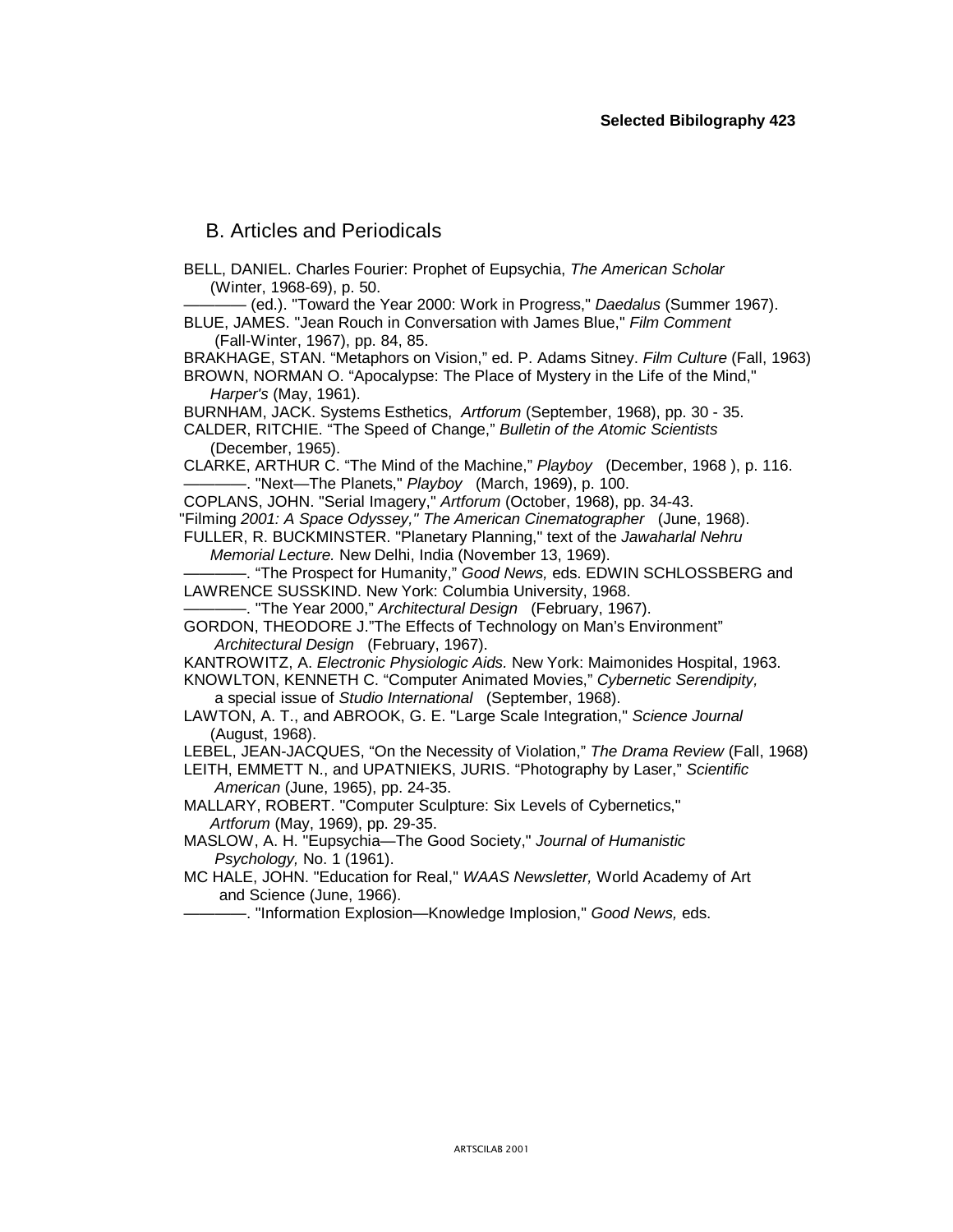#### **424 Expanded Cinema**

EDWIN SCHLOSSBERG and LAWRENCE SUSSKIND. New York: Columbia University Press, 1968.

———— . "New Symbiosis," *Architectural Design* (February, 1967).

———— . "People Future," *Architectural Design* (February, 1967).

———— . "The Plastic Parthenon," *Dotzero* (Spring, 1967).

NOLAND, RICHARD W. "The Apocalypse of Norman O. Brown,"*The American Scholar*  (Winter, 1968~ 69).

NOLL, A. MICHAEL. "The Digital Computer as a Creative Medium," *I.E.E.E. Spectrum*  (October, 1967).

O'GRADY, GERALD. "The Preparation of Teachers of Media," *Journal of Aesthetic Education* (July, 1969).

ROSE, BARBARA. "Problems of Criticism, VI," *Artforum* (May, 1969), pp. 46 - 51.

ROSENBLATT, ROBERT A. "Software: The Tail Now Wags the Dog," *Los Angeles Times Outlook,* Sec. 1, p. 1 (June 29, 1969).

SCHNEEMANN, CAROLEE. "Snows," *I-Kon,* ed. SUSAN SHERMAN (March, 1968).

SCHNEIDERMAN, RON. "Researchers Using IBM 360 to Produce Animated Films," *Electronic News* (June 17, 1968).

SONTAG, SUSAN. "Film and Theatre," *Tulane Drama Review* (Fall, 1966), pp. 24-37.

SUTHERLAND, N. S. "Machines Like Men," *Science Journal* (October, 1968), pp. 44-48.

TAYLOR, W. K. "Machines That Learn," *Science Journal* (October, 1968), pp. 102-107.

THRING, M. W. "The Place of the Technologist in Modern Society," *Journal of the Royal Science Academy* (April, 1966).

TOFFLER, ALVIN. "The Future as a Way of Life," *Horizon* (Summer, 1965) .

*Videa 1000 Newsletter.* New York: Videa International, Nos. 1-12 (1969).

WINKLESS, NELS, and HONORE, PAUL. "What Good Is a Baby?" From the *Proceedings of the A. F. I1. P. S. 1968 Fall Joint Computer Conference.*

YALKUT, JUD. "An Interview with Frank Gillette and Ira Schneider," *East Village Other*  (August 6, 1969).

#### SECONDARY SOURCES

### A. Books

*Bhagavad-Gita.* Translated by SWAMI PRABHAVANANDA and CHRISTOPHER ISHERWOOD. Los Angeles, Calif.: Vedanta Press, 1944.

BRAITHWAITE, R. B. *Scientific Explanation.* New York: Harper & Brothers, 1960. BROWN, NORMAN O. *Life Against Death.* New York: Vintage Books, 1959.

———— . *Love's Body.* New York: Vintage Books, 1968.

BROWN, RONALD. *Lasers.* New York: Doubleday & Co., Inc., 1968.

CAGE, JOHN. *Silence.* Cambridge, Mass.: M.I.T. Press, 1966.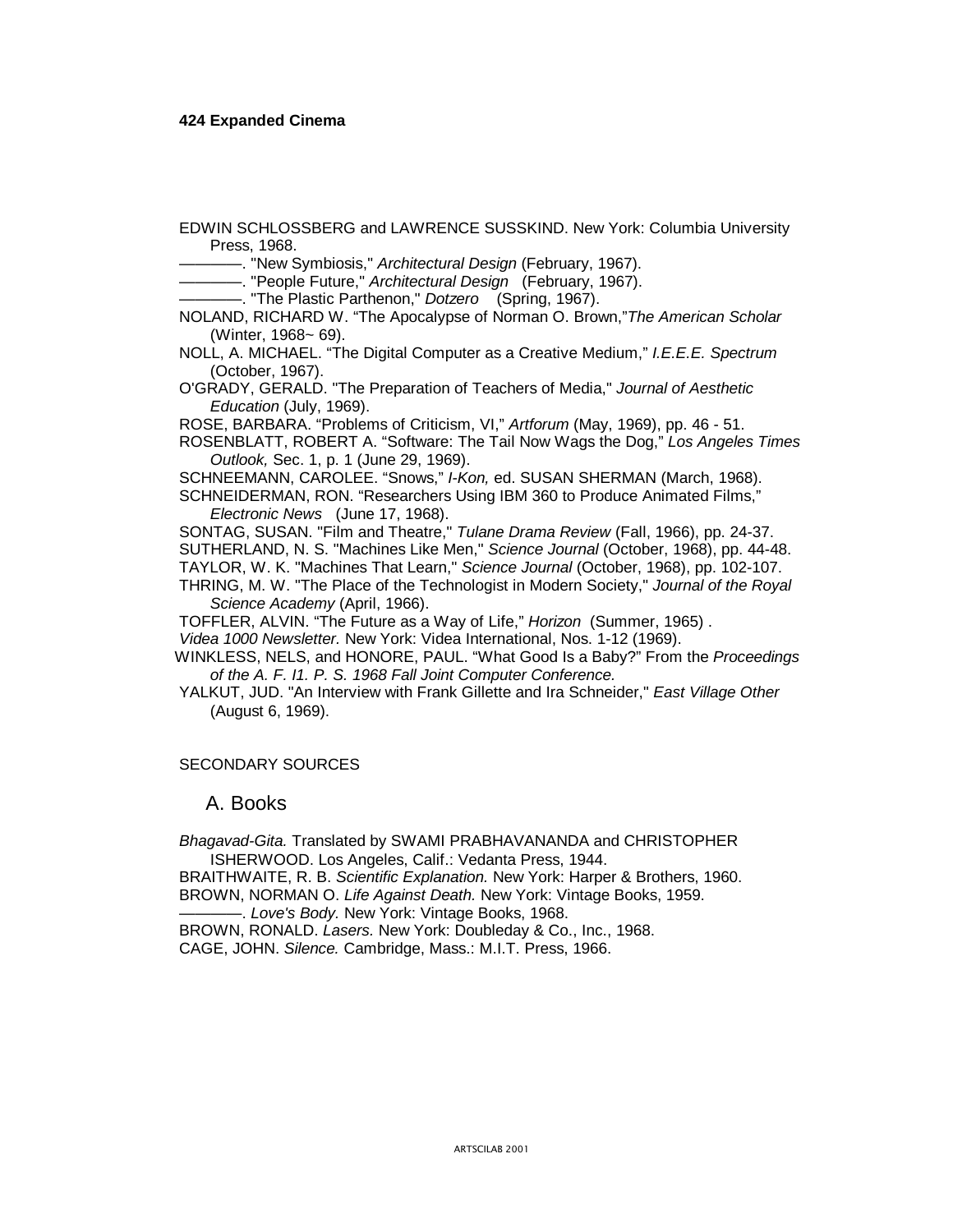FULLER, R. BUCKMINSTER. *Nine Chains to the Moon.* Carbondale, Ill.: Southern Illinois University Press, 1966.

———— *. No More Secondhand God.* Carbondale, Ill.: Southern Illinois University Press, 1967.

———— *. Utopia or Oblivion.* New York: Bantam Books, Inc., 1969.

———— . and MC HALE, JOHN. *World Design Science Decade* (*196~197S),*  **Documents** 

One through Six. Carbondale, III.: Southern Illinois University Press, 1963-67. KNUTH, DONALD *The Art of Computer Programming.* Los Angeles, Calif.:

Addison & Wesley, Inc., 1968.

MC LUHAN, MARSHALL. *The Gutenberg Galaxy.* Toronto, Canada: University of Toronto Press, 1965.

———— *. The Mechanical Bride.* Boston, Mass.: Beacon Press, 1951.

———— . and FIORE, QUENTIN. *The Medium Is the Massage.* New York: Bantam Books, Inc., 1967.

NEBRICH, RICHARD B., JR., VORAN, GLENN I., and DESSEL, NORMAN F. *Atomic Light: Lasers— What They Are and How They Work.* New York: Sterling Publications, Inc., 1967.

READ, HERBERT. *To Hell with Culture.* New York: Schocken Books, 1963.

WIENER, NORBERT. *Cvbernetics.* Cambridge, Mass.: M.I.T. Press, 1967.

## B. Articles and Periodicals

FULLER, R. BUCKMINSTER. "The Grand Strategy," *Los Angeles Free Press*  (October 18, 1968).

MC HALE, JOHN. "2000 +," *Architectural Design* (February, 1967).

NOLL, A. MICHAEL. "Computers and the Visual Arts," *Design and Planning,* No. 2 (1967).

———— . "Computer-Generated Three-Dimensional Movies," *Computers and Automation,* Vol. 14, No. 11 (November, 1965).

———— . "Stereographic Projections by Digital Computer," *Computers and Automation,*  Vol. 14, No. 5 (May, 1965).